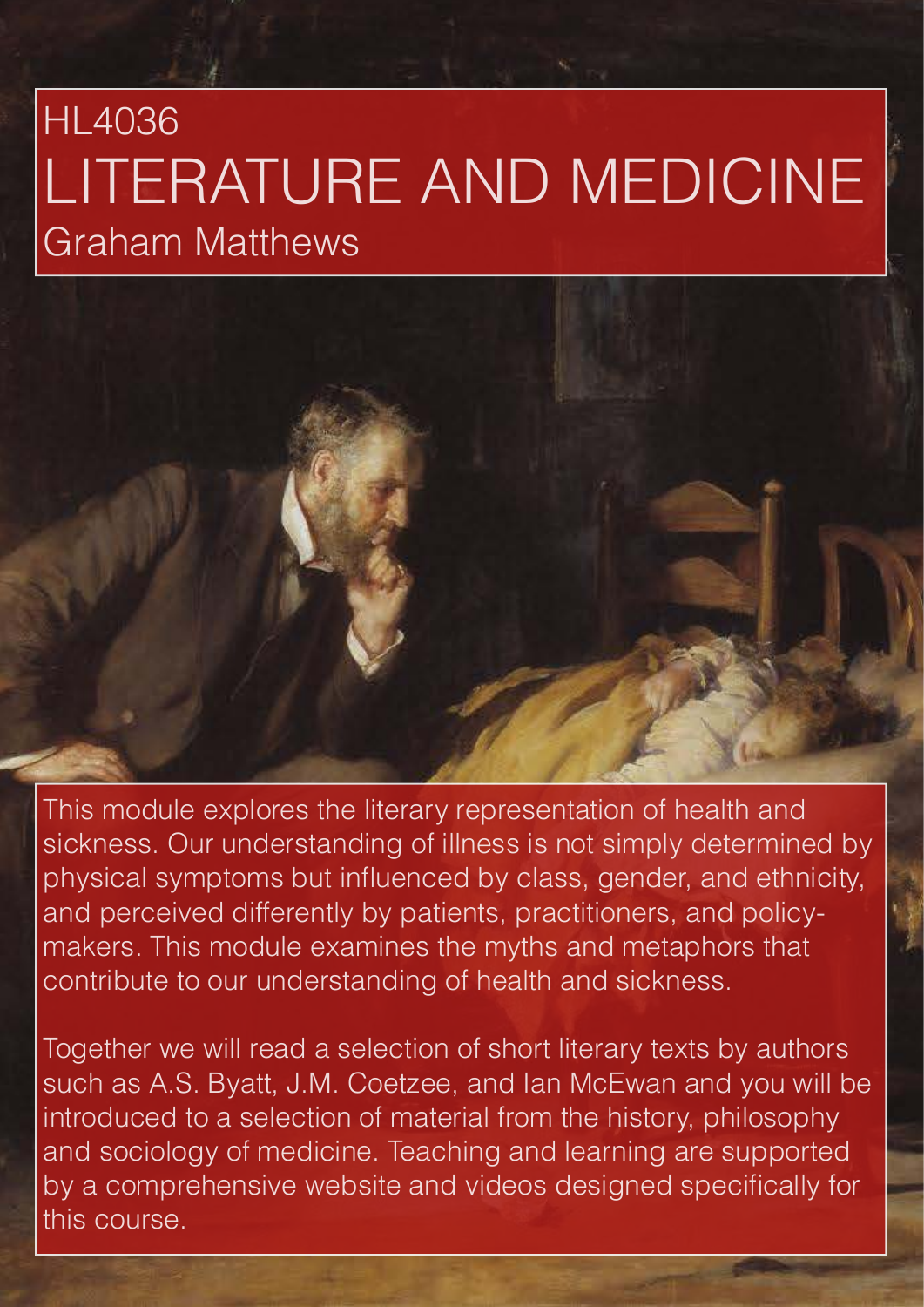# HL4036 LITERATURE AND MEDICINE

- 1. Introduction to the Medical Humanities: extracts from Kathryn Montgomery, *How Doctors Think* (2006) and Rita Charon, *Narrative Medicine* (2006).
- 2. The Doctor-Patient Relation: Charlotte Perkins Gilman, 'The Yellow Wallpaper' (1892).
- 3. Class and Anxiety: Extract from James Kelman, *How Late It Was, How Late* (1994) and David Lodge, *Therapy* (1995)
- 4. Gender: Fay Weldon, 'A Hard Time to be a Father' (1998)
- 5. Neuroscience and the Novel I: Ian McEwan, *Saturday* (2005)
- 6. Neuroscience and the Novel II: Ian McEwan, *Saturday* (2005)
- 7. Hypochondria: Graham Swift, 'The Hypochondriac'
- 8. Recess Week
- 9. Pathography: Extracts from Sarah Manguso, *The Two Kinds of Decay* (2008) and Susanne Antonetta, *Body Toxic* (2002)
- 10. Graphic Medicine: Extracts from Julia Wertz, *The Infinite Wait*  (2012); Marisa Marchetto, *Cancer Vixen* (2006)
- 11. Grief: A.S. Byatt, 'A Stone Woman' (2003)
- 12. Euthanasia: Will Self, 'Leberknodel' (2009)
- 13. Disability: Extract from J.M. Coetzee, *Slow Man* (2005)
- 14. Creative Project exhibition
- Please purchase: McEwan.